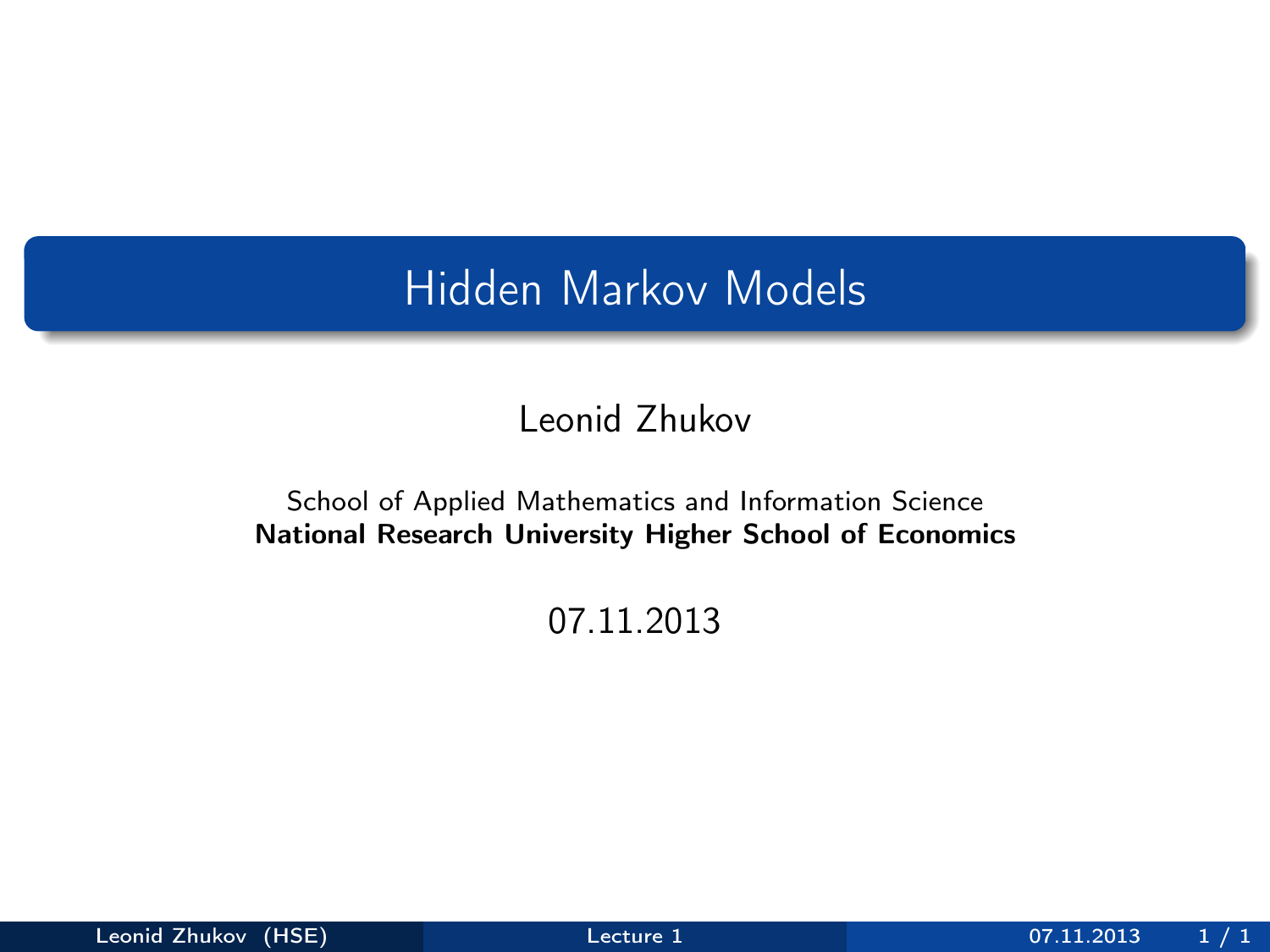For Markov chain transition matrix estimation

$$
P(X_1,..X_n|\theta) = P(X_1) \prod_i \prod_j p_{ij}^{n_{ij}} = L(p)
$$

Maximum likelihood MLE estimate:

$$
p_{ij}=\frac{n_{ij}}{\sum_j n_{ij}}
$$

 $n_{ij}$  - number of times in sequence  $X_J$  followed  $X_i$ , i.e. transition  $i\rightarrow j$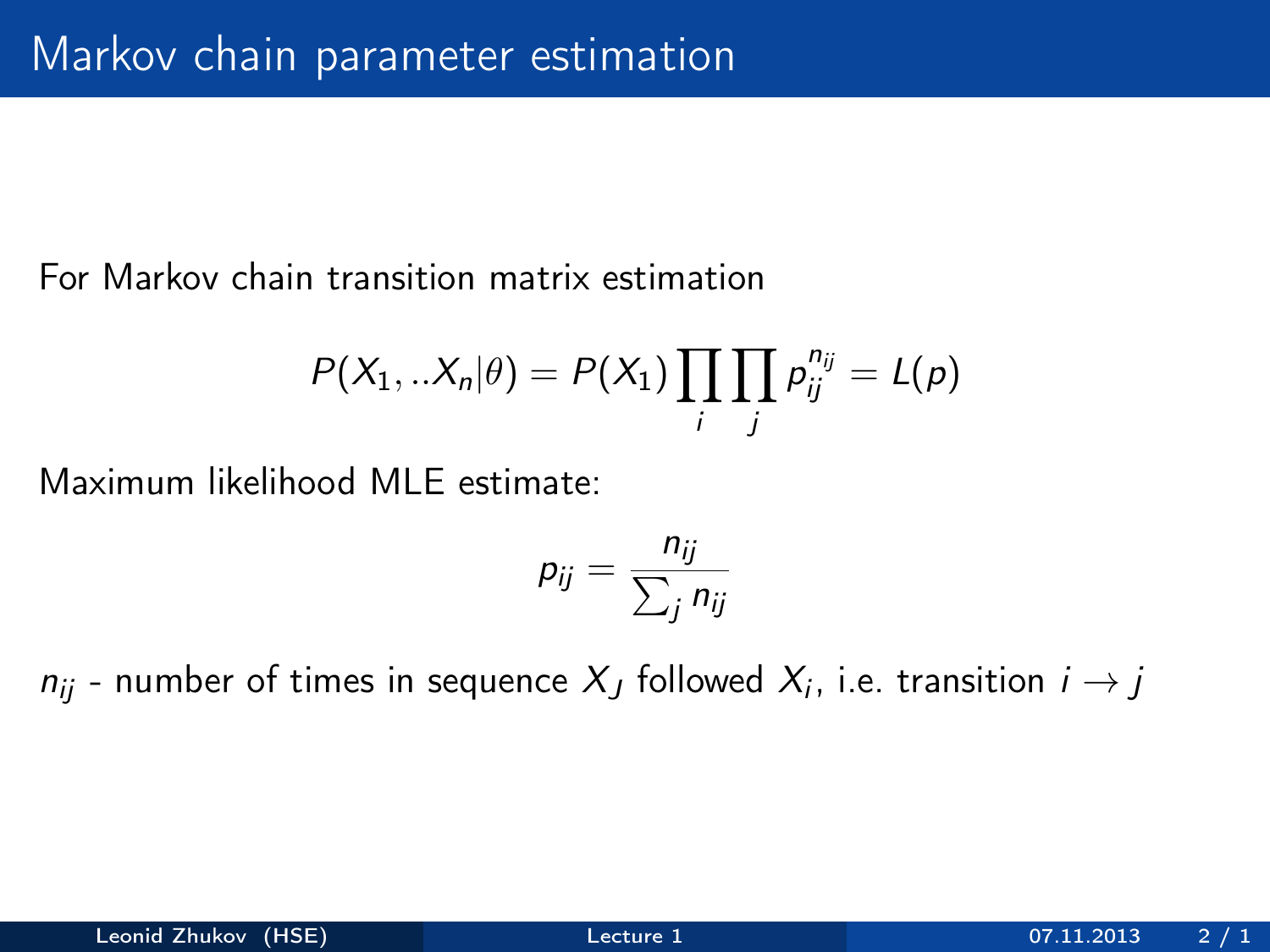### Hidden Markov Model

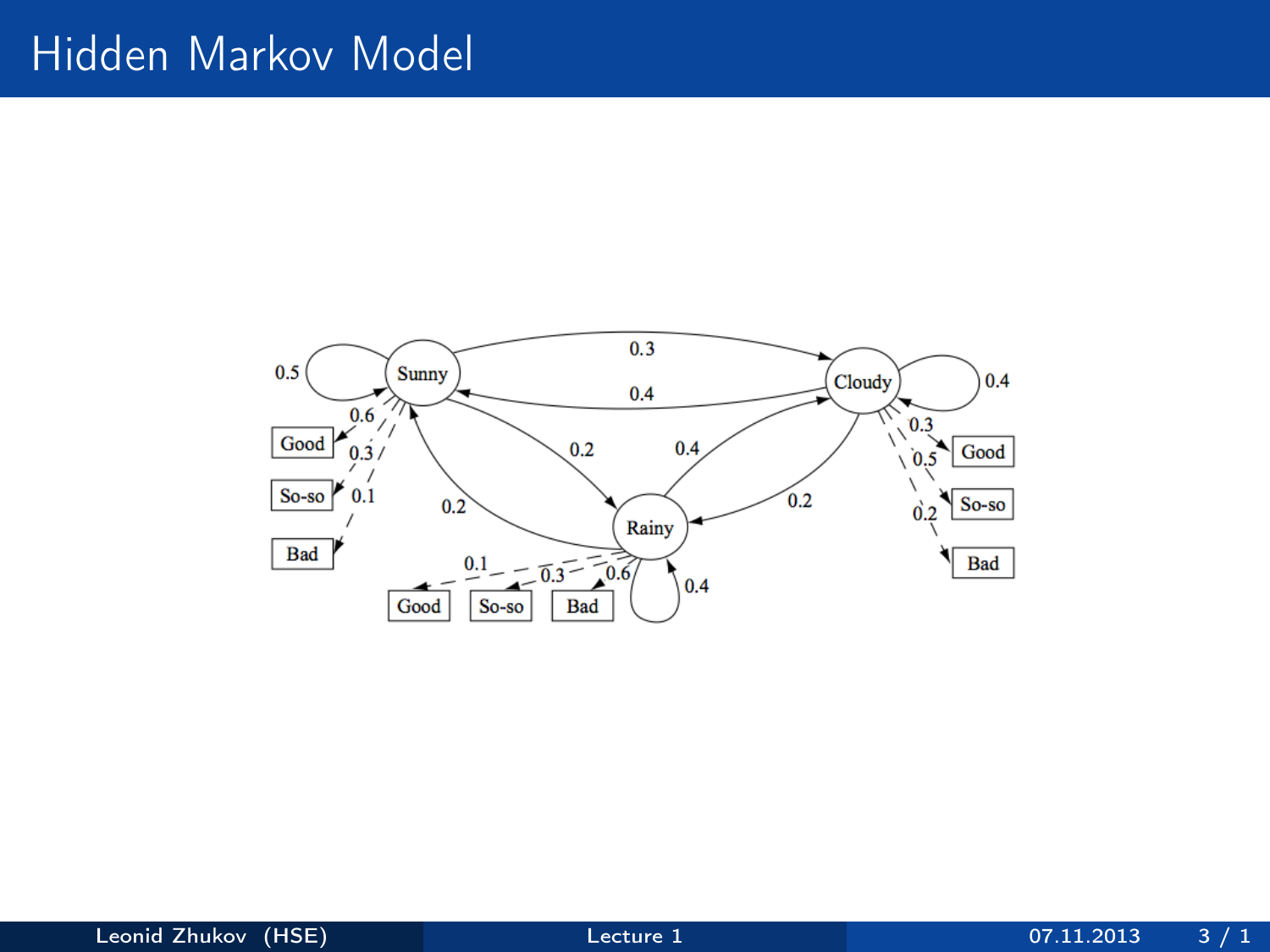HMM formal definition

- **•** Desrete states
- Observable signals
- Transion probabilities matrix  $A^{N \times N}$ ,  $A_{ij} = P(q_{t+1} = \mathcal{S}_j | q_t = \mathcal{S}_i)$
- Emmision probabilities matrix  $B^{M\times N}$ ,  $B_{ij}=b_i(O_j)=P(O_j|q_t=S_i)$
- Initial states vector  $\pi$ ,  $\pi_i = P(X_1 = i)$
- HMM Model  $\lambda = (A, B, \pi)$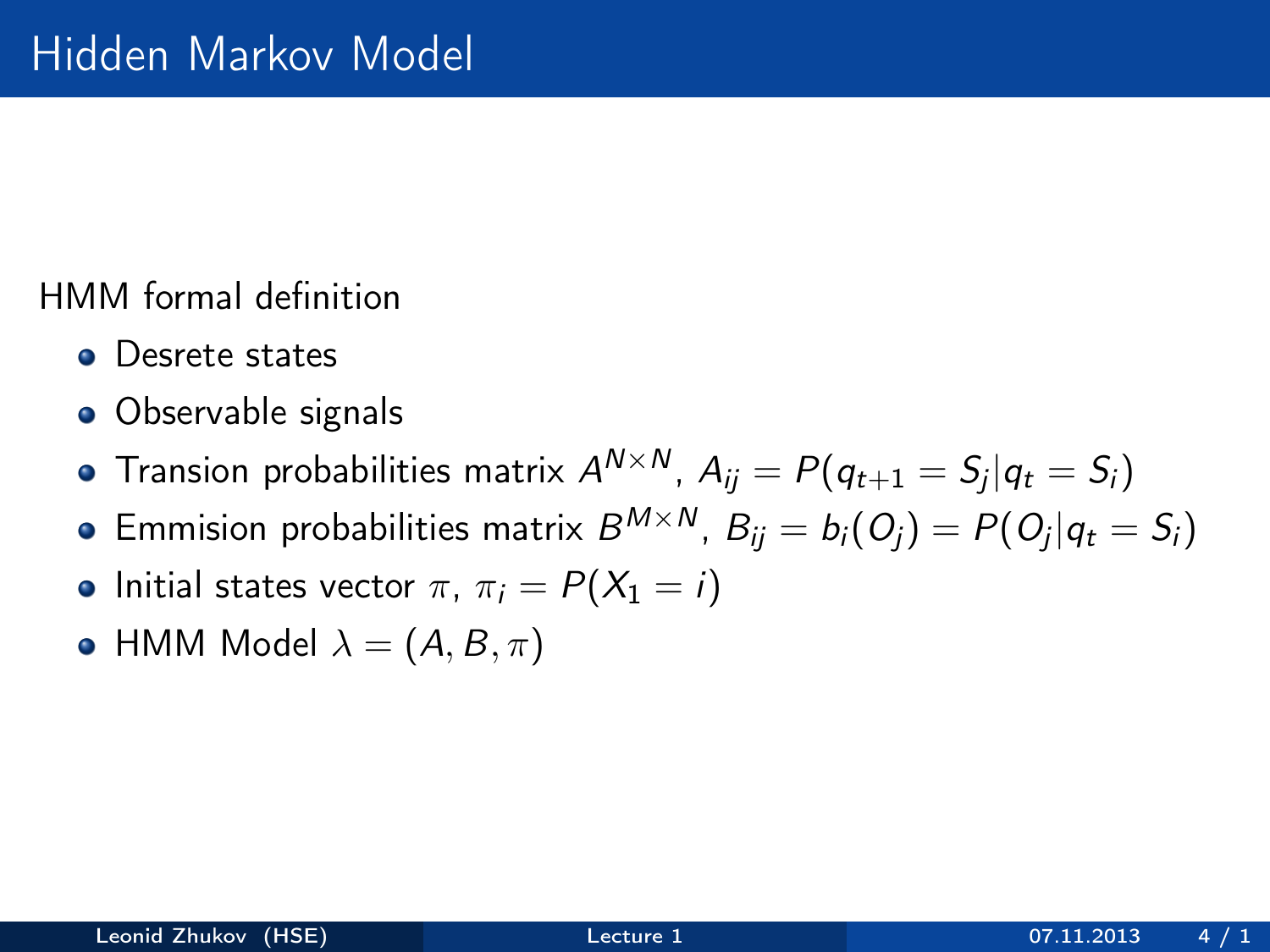# Three fundamental problems in HMM

- **1** The Evaluation problem. Given:
	- Observable sequence  $O = O_1O_2O_3...O_T$

• model 
$$
\lambda = (A, B, \pi)
$$

Find:  $P(O|\lambda)$ 

- **2** The Decoding problem. Given:
	- Observable sequence  $O = O_1O_2O_3...O_T$
	- model  $\lambda = (A, B, \pi)$

Find:  $Q^* = q_1q_2q_3...q_T = \arg \max_Q P(Q|O, \lambda)$ 

**3** The Learning problem (training). Given:

• Observable sequence  $O = O_1O_2O_3...O_T$ 

Find:  $\lambda^* = \arg \max_{\lambda} P(O|\lambda)$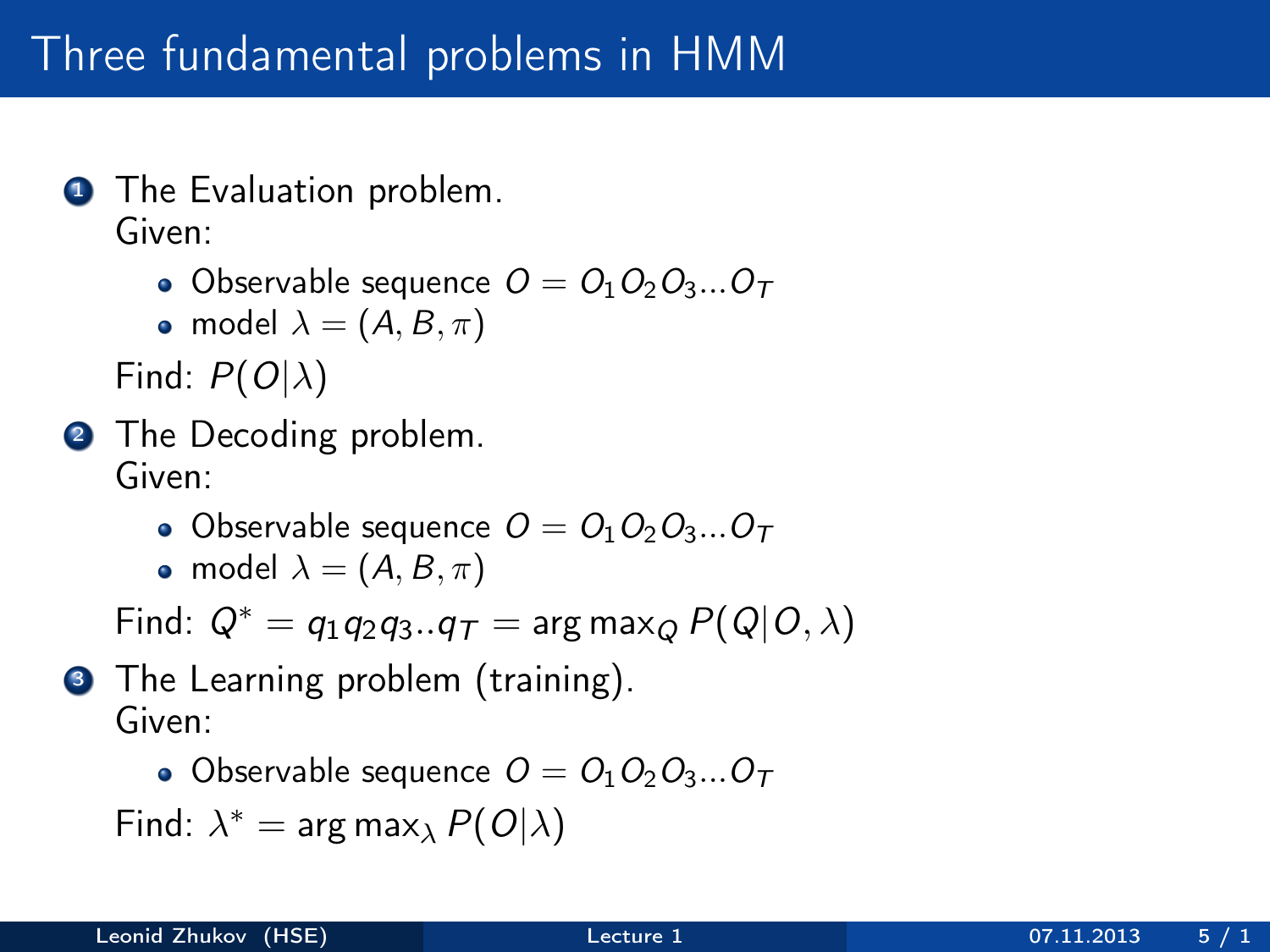